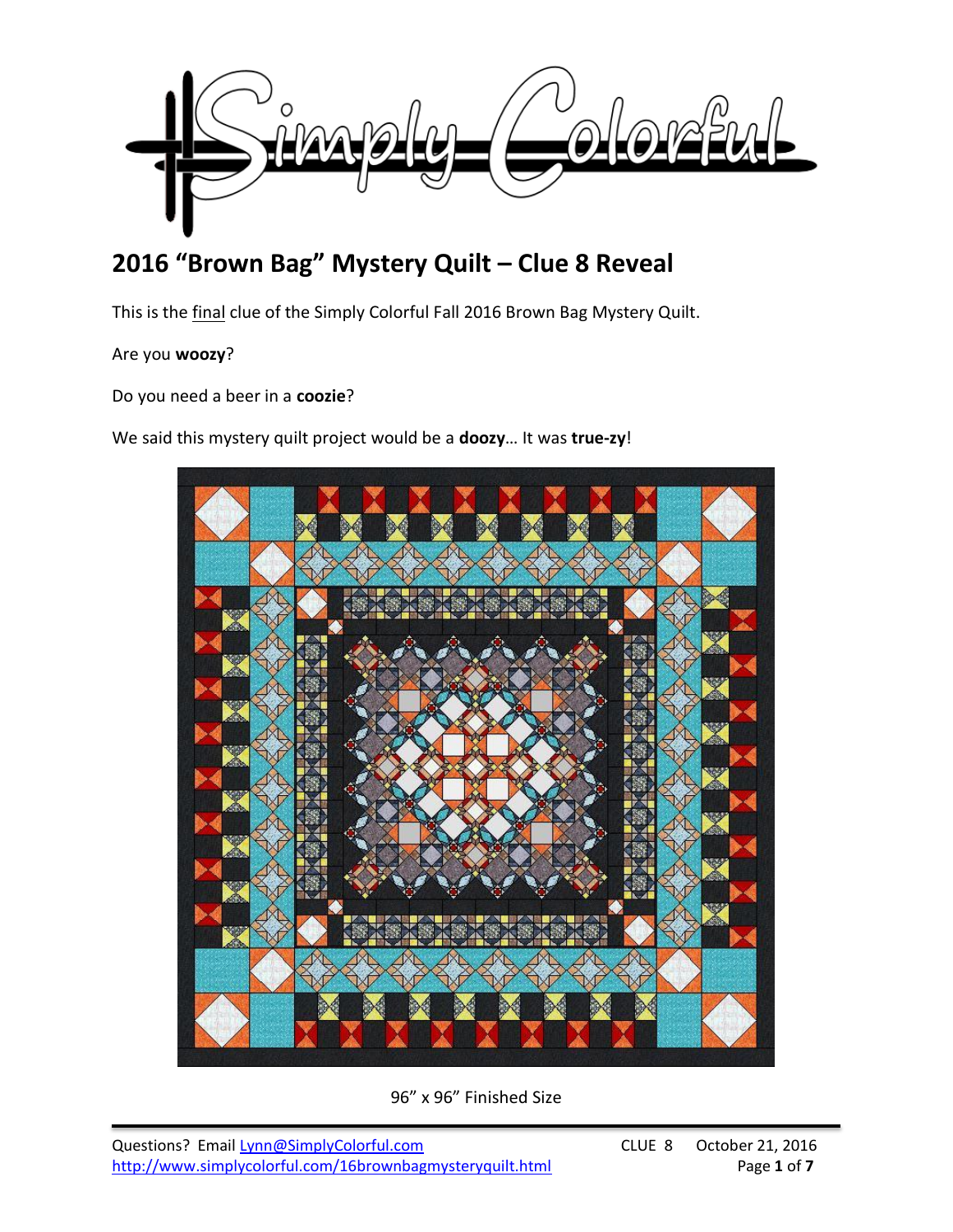

## **This Week's To-Dos**

This week we're adding 2 final rounds. First we'll make blocks and create a pieced border, then we'll finish things off with a 3" plain border of Fabric COLOR G. Here's the list of to dos:

- Make 4 "Corner 4 DIA" blocks [each one will be 9.25" x 9.25" unfinished]
- Make 32 **Four Patch Variation** blocks [each one will measure 9.25" x 7.75" unfinished]
- Cut 8 COLOR F rectangles sized 9.25" x 7.75"
- Sew all pieces together to form a border all the way around
- Cut 10 strips from Fabric COLOR G that measure 3.5" (these will become the final border)

## **Corner 4 "Diamond in a Square" Blocks – Make 4**

This block will look familiar. It's the same design and colors as Corner DIA 1, 2, and 3 blocks we made in earlier clues.

Print 4 copies of the file called **Corner 4 Diamond in a Square PP Pattern.pdf** (Make sure your printer isn't fitting size to paper.) Cut the following fabrics and then assemble.

| Fabric K (Dark Orange)                                 | 8 squares $-5.25''$ x 5.25", cut on the diagonal to make 16<br>triangles |  |
|--------------------------------------------------------|--------------------------------------------------------------------------|--|
| Fabric L (Medium Orange)   4 squares $-6.75''$ x 6.75" |                                                                          |  |

The finished blocks will measure 8.75" x 8.75" each. (The unfinished block will measure 9.25" x 9.25".) (below block isn't to size)

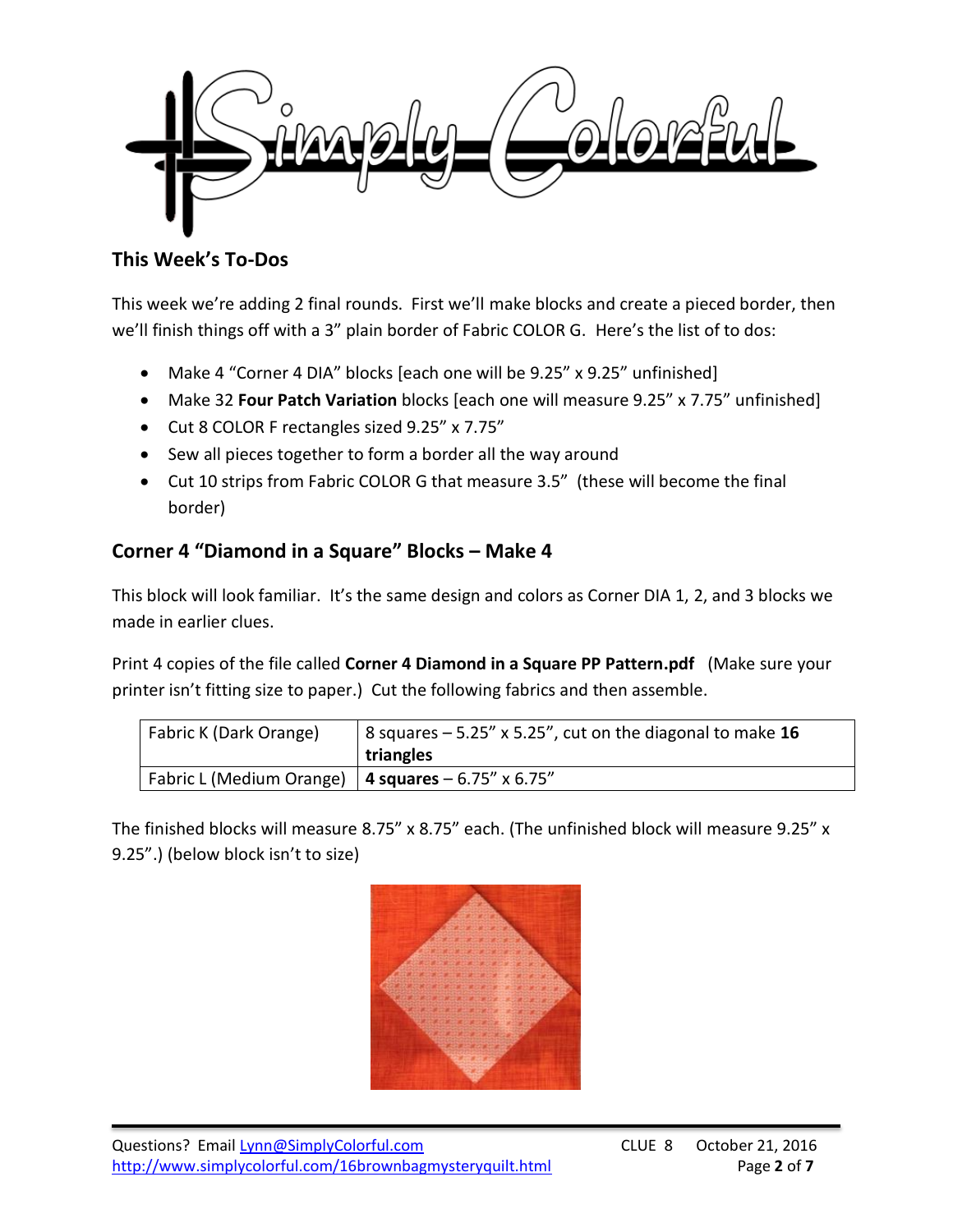

### **Four Patch Variation – Make 32**

We're going to make 32 Four Patch Variation blocks. These blocks are big, compared to blocks we made in earlier clues. You may assemble them in any of a number of ways – rotary cutting, templates, or paper pieced. I used the paper piecing method – even though the unfinished blocks measure 9.25" x 7.75" – so as to improve my accuracy. PLEASE NOTE – THE TRIANGLES USED IN EACH HOURGLASS ARE NOT THE SAME SIZE.



1. Print out 32 copies of the **Four Patch Variation Piecing Pattern.pdf** (or print the patterns for the rotary cutting or template assembly methods.)

#### 2. Cut these fabrics

| Corner squares    | <b>COLOR G</b>                 | 64 – 4.25" x 5" squares                        |
|-------------------|--------------------------------|------------------------------------------------|
|                   | (Very Dark Grey/Black)         |                                                |
| Top and Bottom    | <b>COLOR A (Medium Yellow)</b> | Cut strips that are 2.5" wide and then cut out |
| <b>HourGlass</b>  | <b>COLOR K (Dark Orange)</b>   | 64 triangles of COLOR A                        |
| <b>Triangles</b>  |                                | and 64 triangles of COLOR K                    |
| Side triangles of | <b>COLOR M (Medium Blue)</b>   | Cut strips that are 3" wide from 45" material, |
| each Hourglass    | <b>COLOR B (Dark Red)</b>      | print out and laminate the template, and then  |
|                   |                                | cut out 64 triangles of COLOR M                |
|                   |                                | and 64 triangles of COLOR B                    |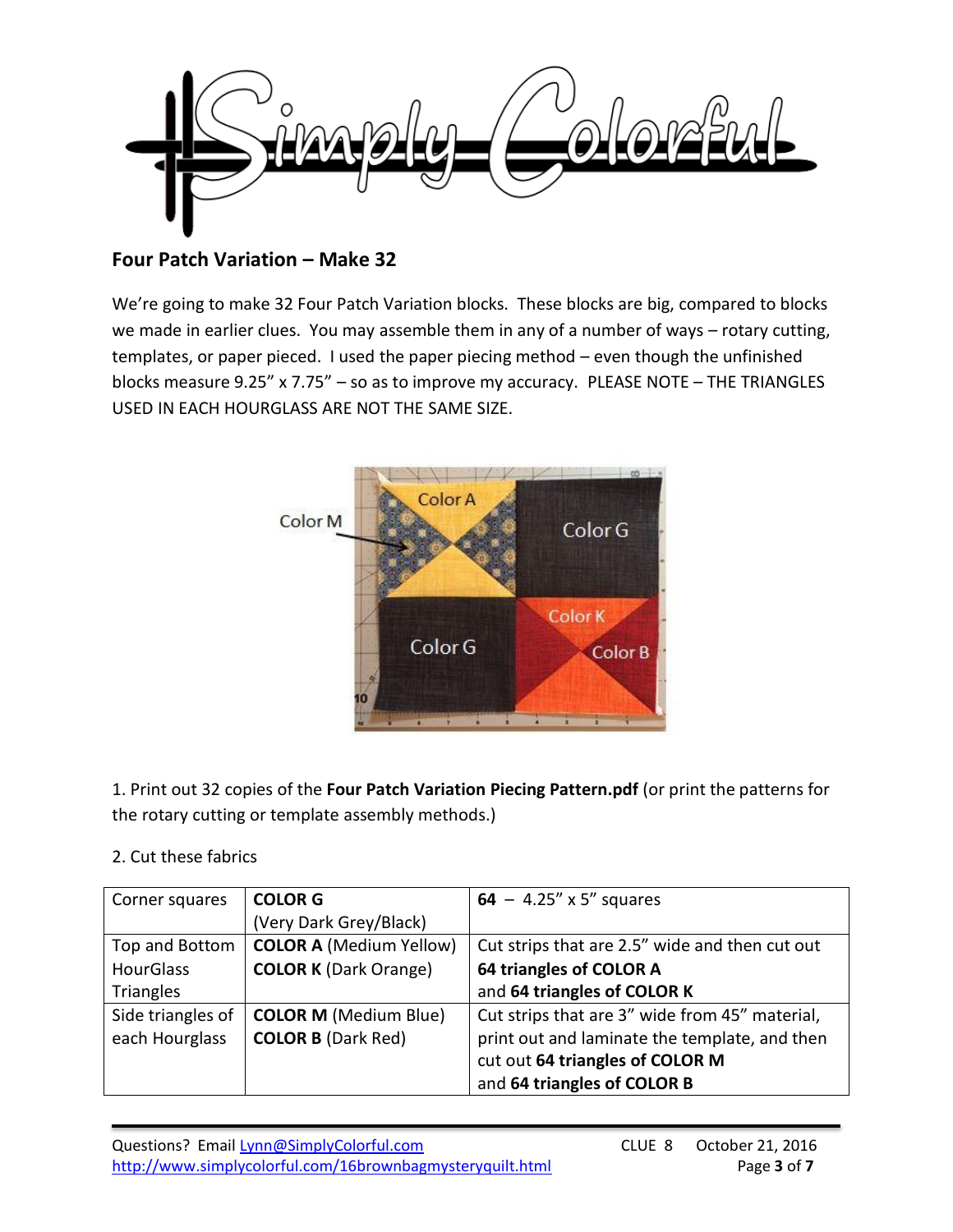

Here's a photo of the different shaped triangles and what I mean by using the template for cutting the rough triangles out of the strips of fabric. (In my case I cut the triangles a bit bigger than called for because I was using the paper piecing method.)



- 3. Start chain piecing.
- 4. You're done when you have 32 completed blocks!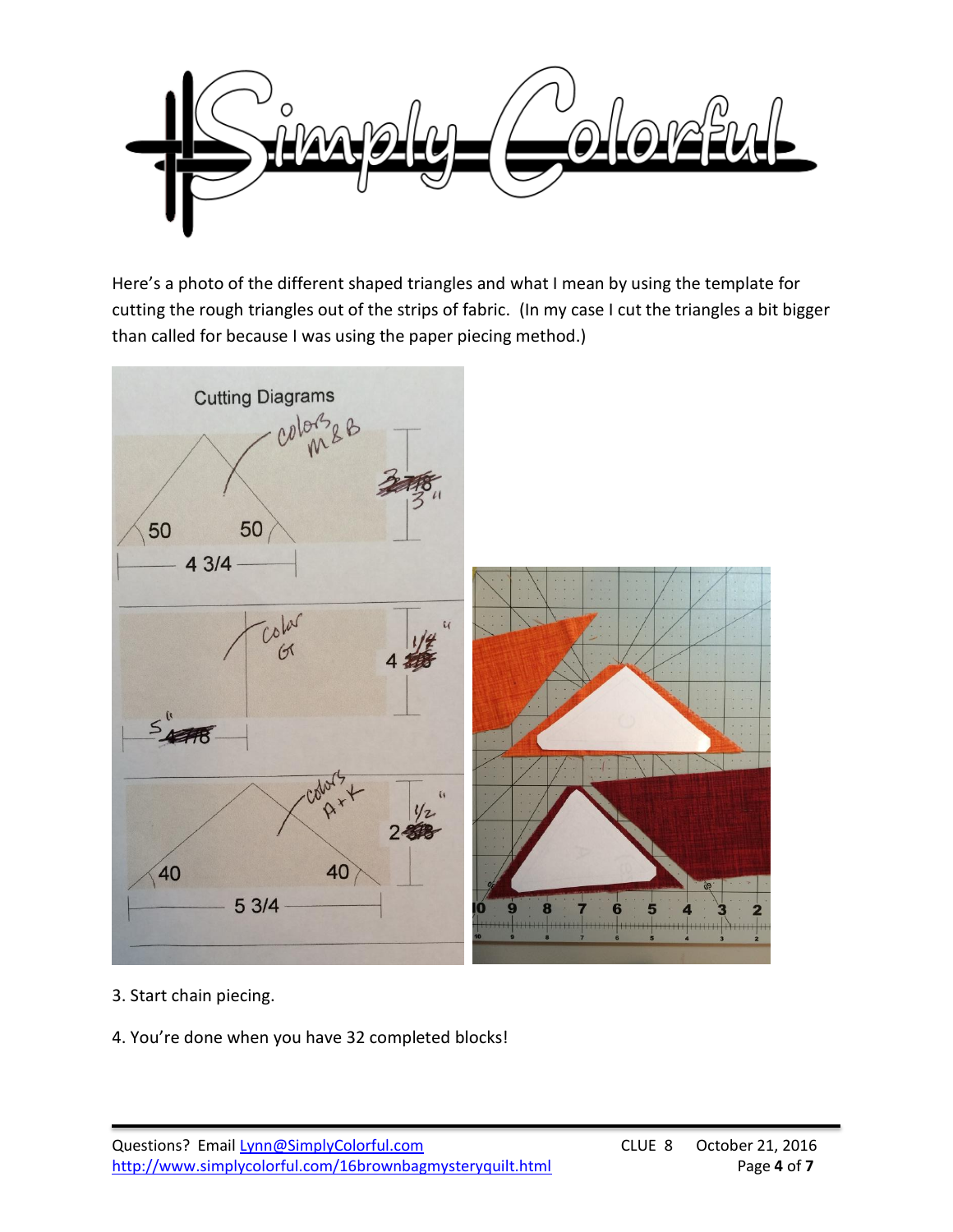

# **Cut 8 COLOR F Rectangles**

Using your rotary cutter, cut four rectangles that measure 7.75" x 9.25" out of COLOR F.

#### **Assemble the Border**

Sew the **Four Patch Variation** blocks into rows of 8, AND sew a **COLOR F rectangle** onto each end, following the below diagram. Do this 4 times. All 4 strips will be identical.



Now sew two of these rows to opposite sides of your quilt with the COLOR A/COLOR M hourglasses facing inside all the way around. (In my case, that's yellow and blue.)

Then sew Corner 4 DIA on the ends of the remaining two strips.



Sew these 2 longer strips to the top and bottom sides of your quilt to complete the border.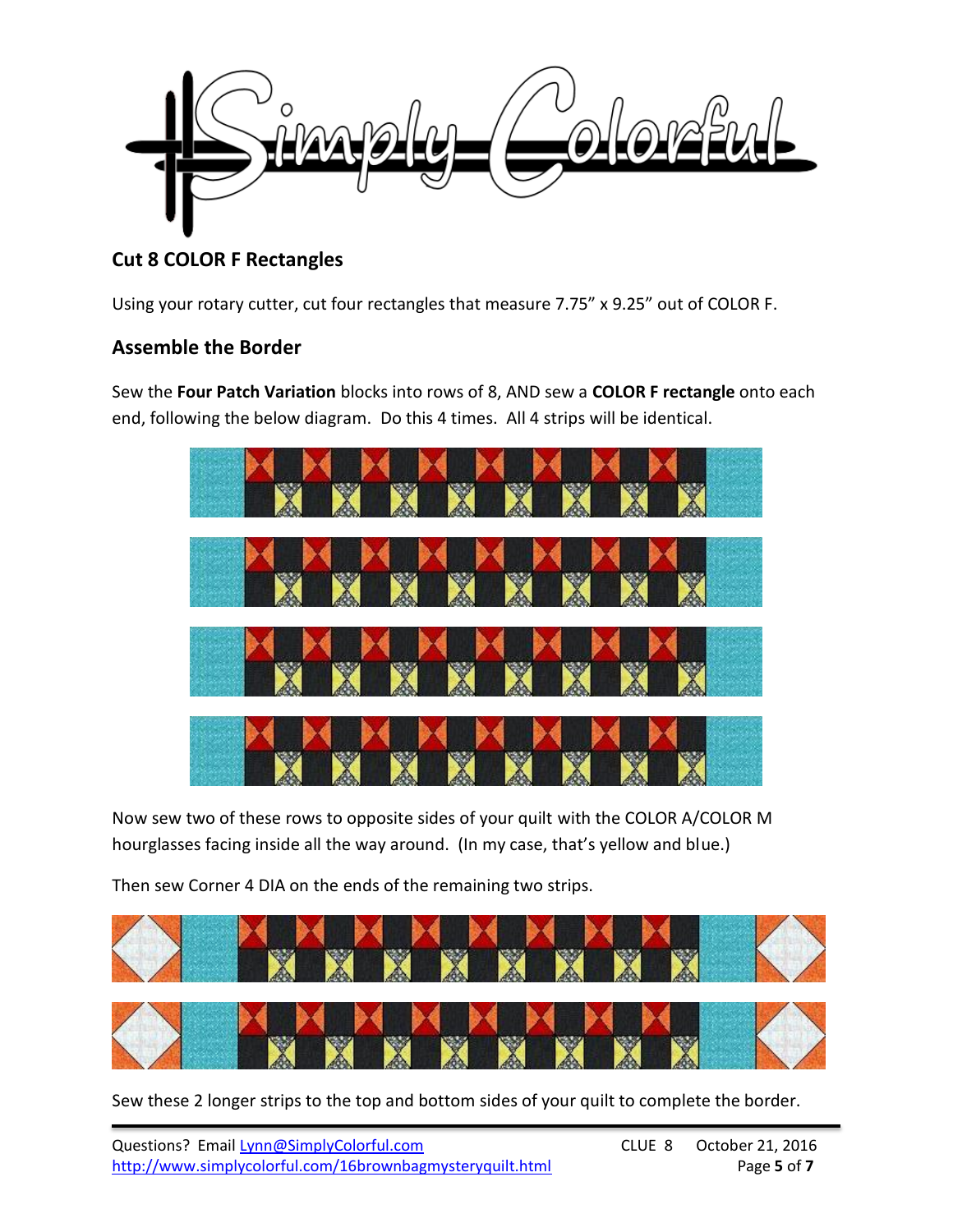

### **Final Border**

This **doozy** needs a frame. Cut 10 -- 3.5" strips from COLOR G (Very Dark Grey Black).



Make 2 pieces -- 3.5" x 90.5" -- then pin and sew onto each side of your quilt.

Make 2 pieces  $-3.5''$  x 96.5" – then pin and sew onto the top and bottom of your quilt.

And voila – your quilt top is done! Iron, quilt, and bind as you desire.



Finished size: 96" x 96"

Thanks for playing along.

It's been a fun 8 weeks for me. I hope you're pleased with the result. And more importantly, I hope you enjoyed the anticipation and process of Simply Colorful mystery quilting!